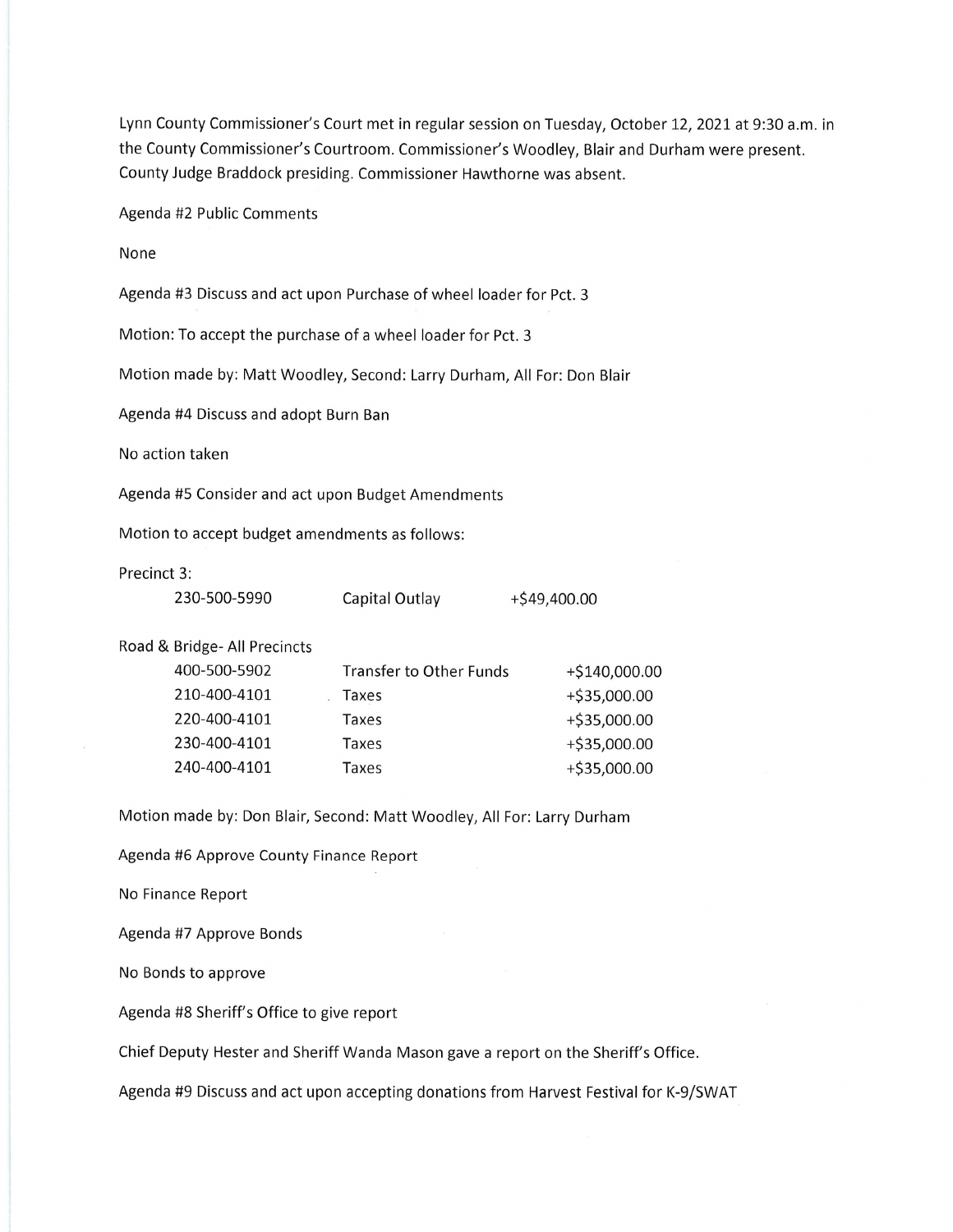Motion: to accept the donation from the public for K-9/SWAT of S90 Motion made by: Larry Durham, Second: Don Blair, All For: Matt Woodley Agenda #10 Approve and pay claims and payroll against the County Motion: To pay claims and payroll against the County Motion made by: Matt Woodley, Second: Larry Durham, All For: Don Blair Agenda #11 John Zeiter to address Court about Road Funding in Pct. 4 John Zeiter addressed the Court about Road Funding in Pct. 4 Agenda #12 Joe Hoelscher to address Court about infrastructure No action was taken, Joe Hoelscher was not present

Agenda #13 Enter into executive session, pursuant to section 551.074 of the Texas Government Code to deliberations Regarding Gifts and Donations

County Commissioners and Judge entered into executive session at 10:02 a.m.

Motion made by: Don Blair, Second: Larry Durham, All For: Matt Woodley

County Commissioners and Judge adjourned executive session at 10:32 a.m.

Motion made by: Matt Woodley, Second: Don Blair, All For: Larry Durham

Addition #1 Discuss and act upon changing Fee Schedule for Appointed Counselwith TIDC Grant from \$200 to \$300 per appointment

Motion: To accept changing Fee Schedule for Appointed Counsel with TIDC Grant from \$200 to \$300 per appointment

Motion made by: Matt Woodley, Second: Larry Durham, All For: Don Blair

Addition #2 Discuss and act upon 2022 Lynn County Resolution for Indigent Defense Grant Program

Motion: To accept the 2022 Lynn County Resolution for Indigent Defense Grant Program

Motion made by: Don Blair, Second: Matt Woodley, All For: Larry Durham

Agenda #14 Discuss any other items pertaining to County Business or public comment; for information purposes only, no action may be taken on these items except to schedule them for future agenda

No Comments

Agenda #15 Adjourn or recess meeting